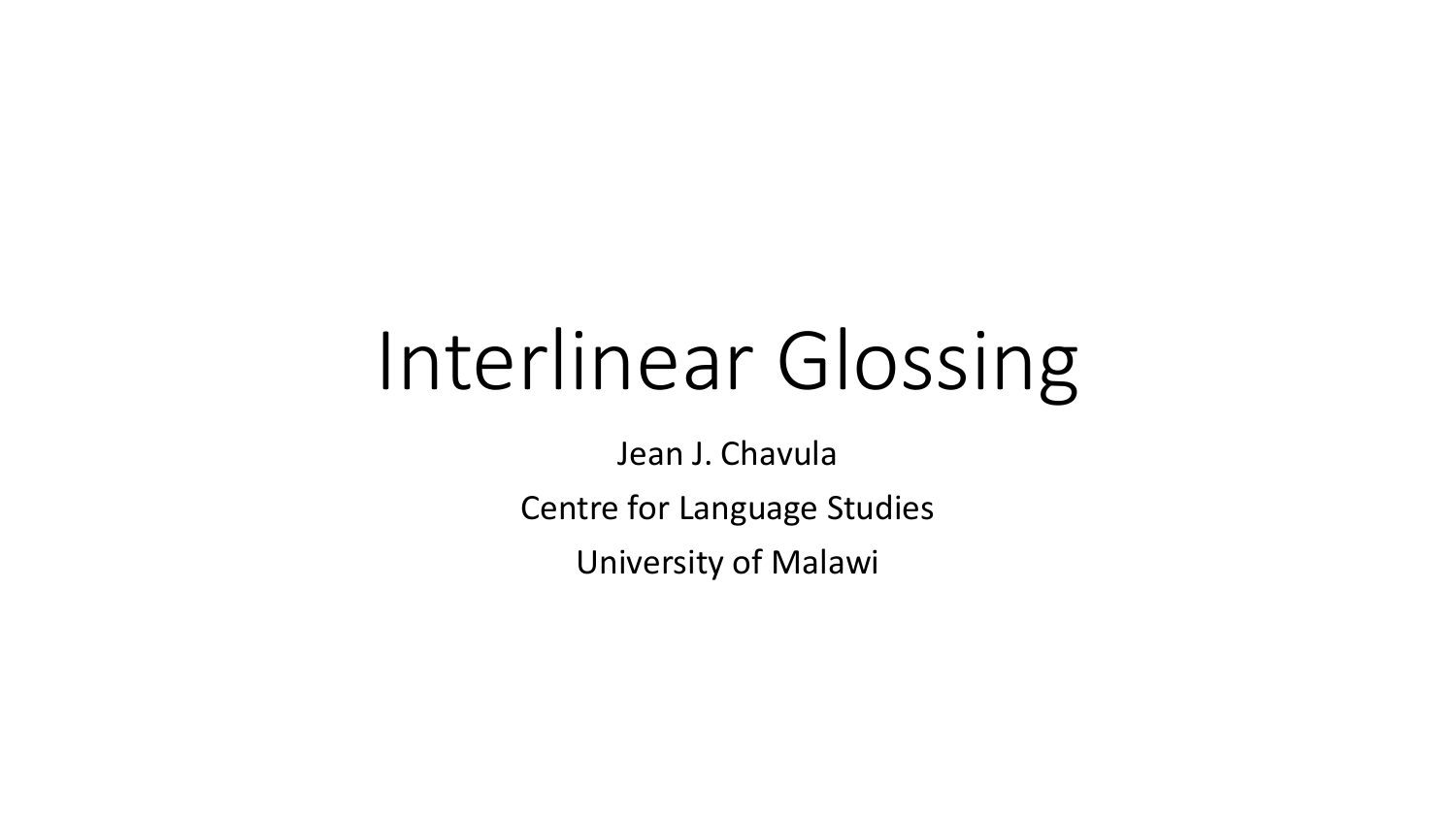### Morpheme by morpheme glossing

- glosses give information about the meanings and grammatical properties of individual words and parts of words
- glosses correspond to the morphs they render
- a kind of translation that accompanies the original and a linguistic analysis
- helps the reader understand the grammatical structure of the language
- A very important tool in linguistic description.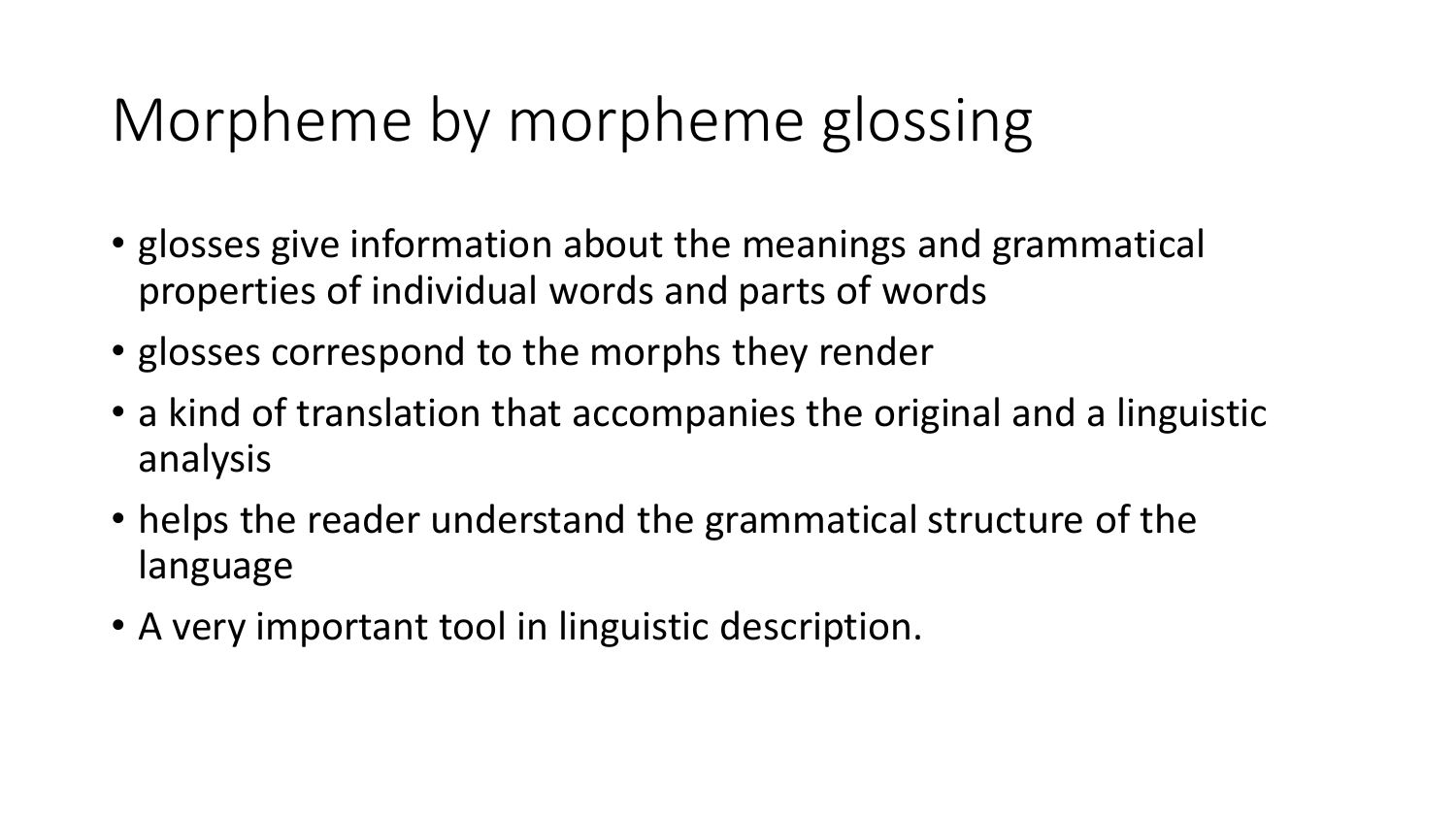#### How to gloss

- Various glossing conventions.
- Use Leipzig standardised glossing convention
- Be consistent in your glosses
- Three lines. Text in object language, one to one literal translation of the words and segments (morphemes. Free translation form
- Each segment is separated by a dash, while clitics are separated by =
- You may need an extra line in case of words that are obscured due to phonological processes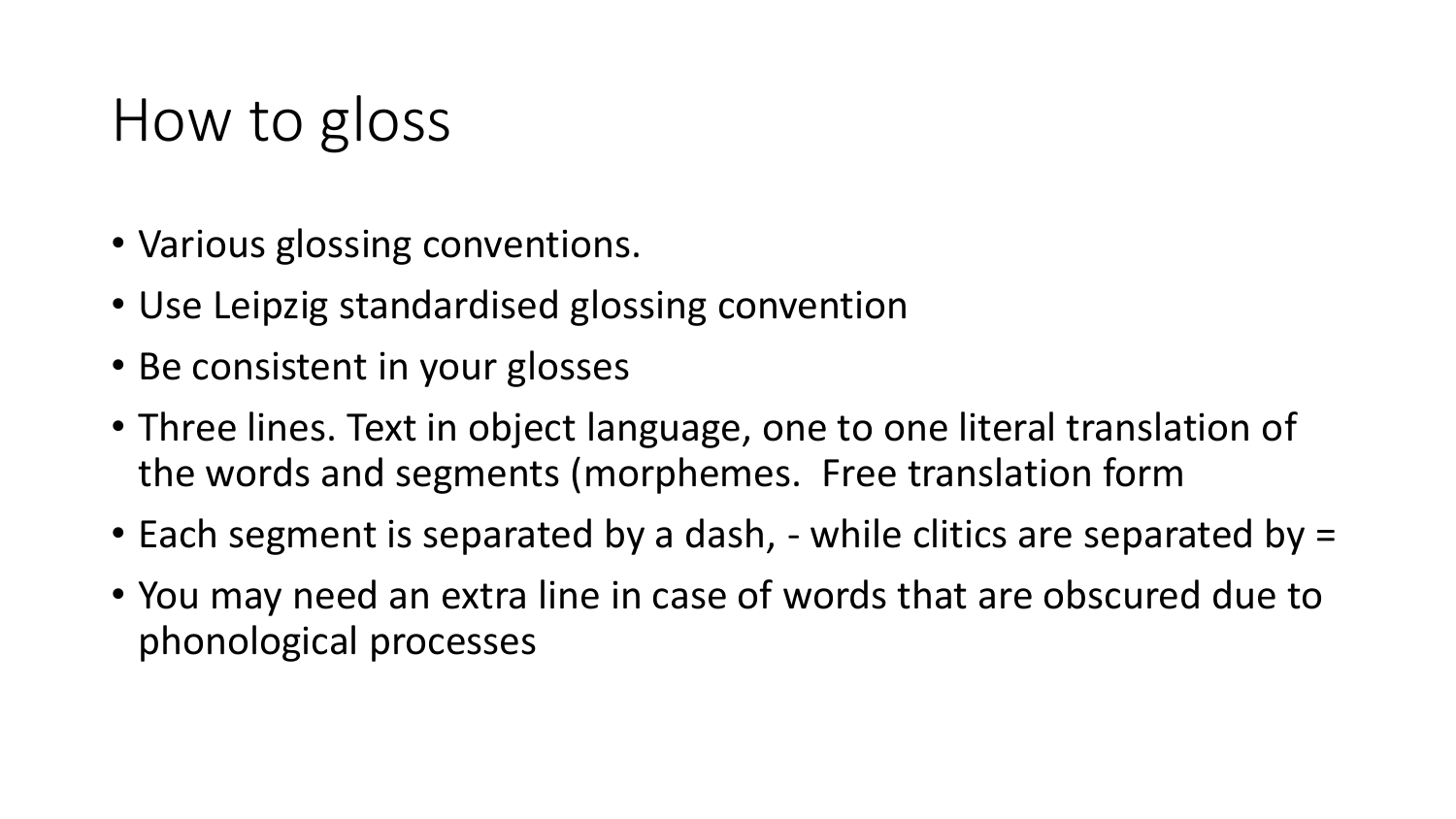## Glossing a Bantu language

- All nouns appear with their noun classes (numbers 1, 2, 3...). The numbers also appear of the SM and concords - agreement
- For first person and second person, indicate whether
- The Bantu verb is loaded break the constituent segments into separate morphemes deriving that verb

e.g:

a) A-mai s-a-na-mu-phik-its-il-e phala mwana 2-mother NEG-2SM-TAM-10M-cook-CAUS-APPL-SBJV 5.porridge 1.child wa-wo 1-2PLPOSS

'Mother did not have the porridge cooked for the child.'